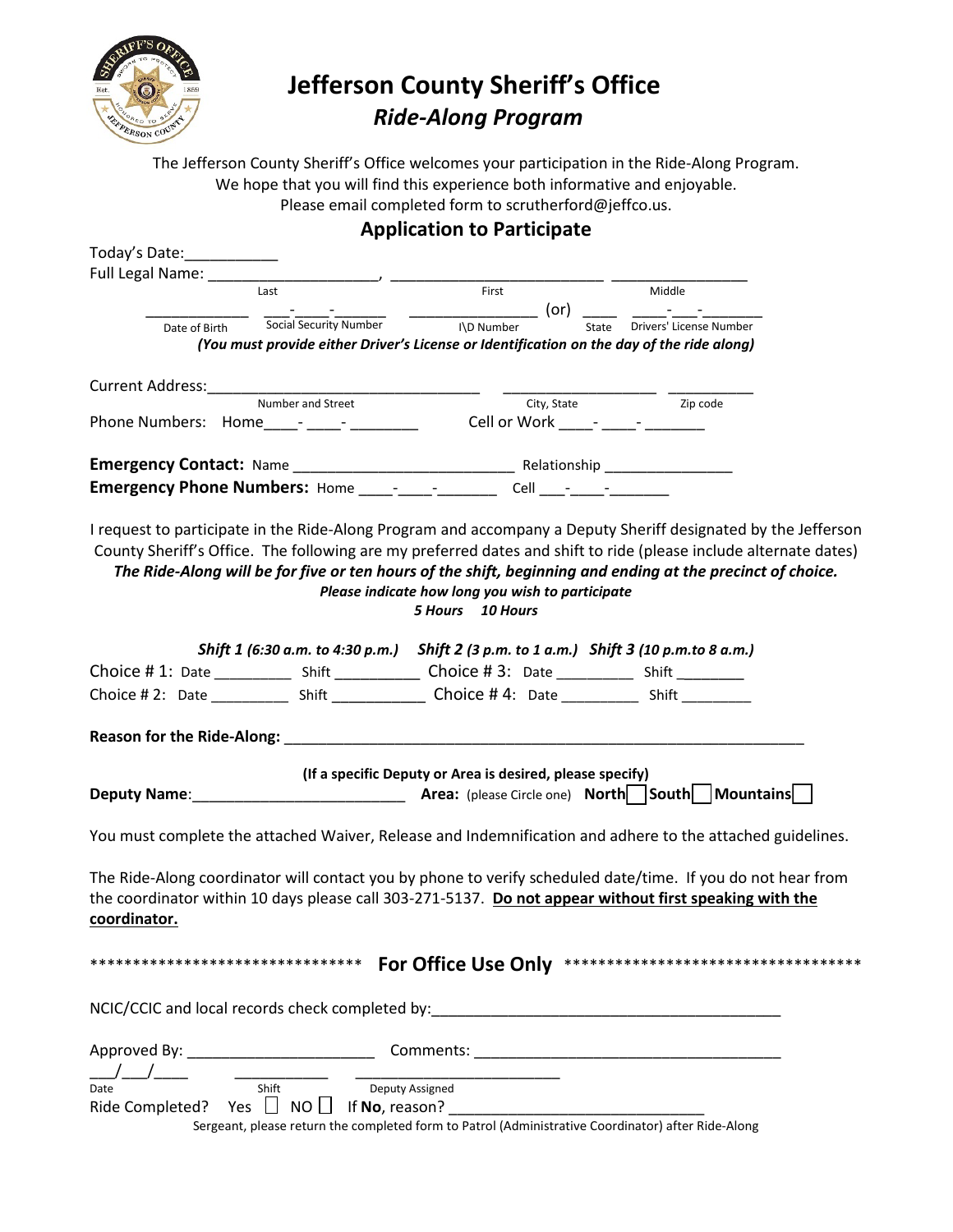## **WAIVER, RELEASE, AND INDEMNIFICATION ANY PERSON 16 YEARS OF AGE OR OLDER MAY REQUEST TO PARTICIPATE**

I request the privilege of riding along with and accompanying a deputy sheriff of the Jefferson County Sheriff's Office on daily duties. In consideration of being allowed to participate in the Ride-Along Program, I state and agree to the following:

I, for myself, my heirs, and assigns, waive, release, and discharge any and all liabilities, causes of action, claims, and demands for all injuries, damages, or losses of any nature whatsoever which may result from or relate to my participation in the Ride-Along Program, against the County of Jefferson, State of Colorado, its elected or appointed officials, officers, agents, and employees, whether caused by their negligence or otherwise by their acts or the care, maintenance, or use of any facility, vehicle, or other equipment used in the performance of the deputy sheriff's duties. I agree to indemnify the above listed parties from any loss, liability, damage, or cost they might incur from my participation in the ride-along.

I understand that I will be assigned to ride with a deputy sheriff who will attend to normal duties and will respond to all calls for service; that a deputy sheriff can be and often is assigned duties which involve physical danger and serious risks of harm; that by accompanying the deputy sheriff, I may be in an emergency situation where I may be at risk for serious or even fatal injury; and that the deputy sheriff will not avoid or disregard duties which involve emergencies or danger simply because I am accompanying the deputy sheriff. I agree that in an emergency situation, I will immediately comply with all orders or directions of the deputy sheriff. I understand the risks, conditions, and hazards which are necessarily a part of the Ride-Along Program and understand that I am responsible for my own safety.

I understand this Waiver, Release, and Indemnification is intended to be as broad as permitted by law and agree that if any portion is held invalid, that the remaining portions shall remain in full force and effect.

I understand that a clearance and background check will be completed.

I have carefully read the guidelines and this Waiver, Release, and Indemnification, know and understand its contents, and sign it voluntarily.

> $\mathcal{L}_\text{max}$  , and the set of the set of the set of the set of the set of the set of the set of the set of the set of the set of the set of the set of the set of the set of the set of the set of the set of the set of the Applicant's Signature

I am the parent or legal guardian of the minor participant and request that my child be allowed to participate in the Ride-Along Program. I have carefully read the guidelines and this Waiver, Release, and Indemnification, know and understand its contents, and sign it voluntarily intending that it be binding upon the minor participant, myself, and our heirs and assigns. I expressly assume the duties, liabilities, and terms and conditions contained herein.

\_\_\_\_\_\_\_\_\_\_\_\_\_\_\_\_\_\_\_\_\_\_\_\_\_\_\_\_\_\_\_\_\_\_\_\_\_\_\_\_\_\_\_\_\_\_\_\_\_\_\_\_